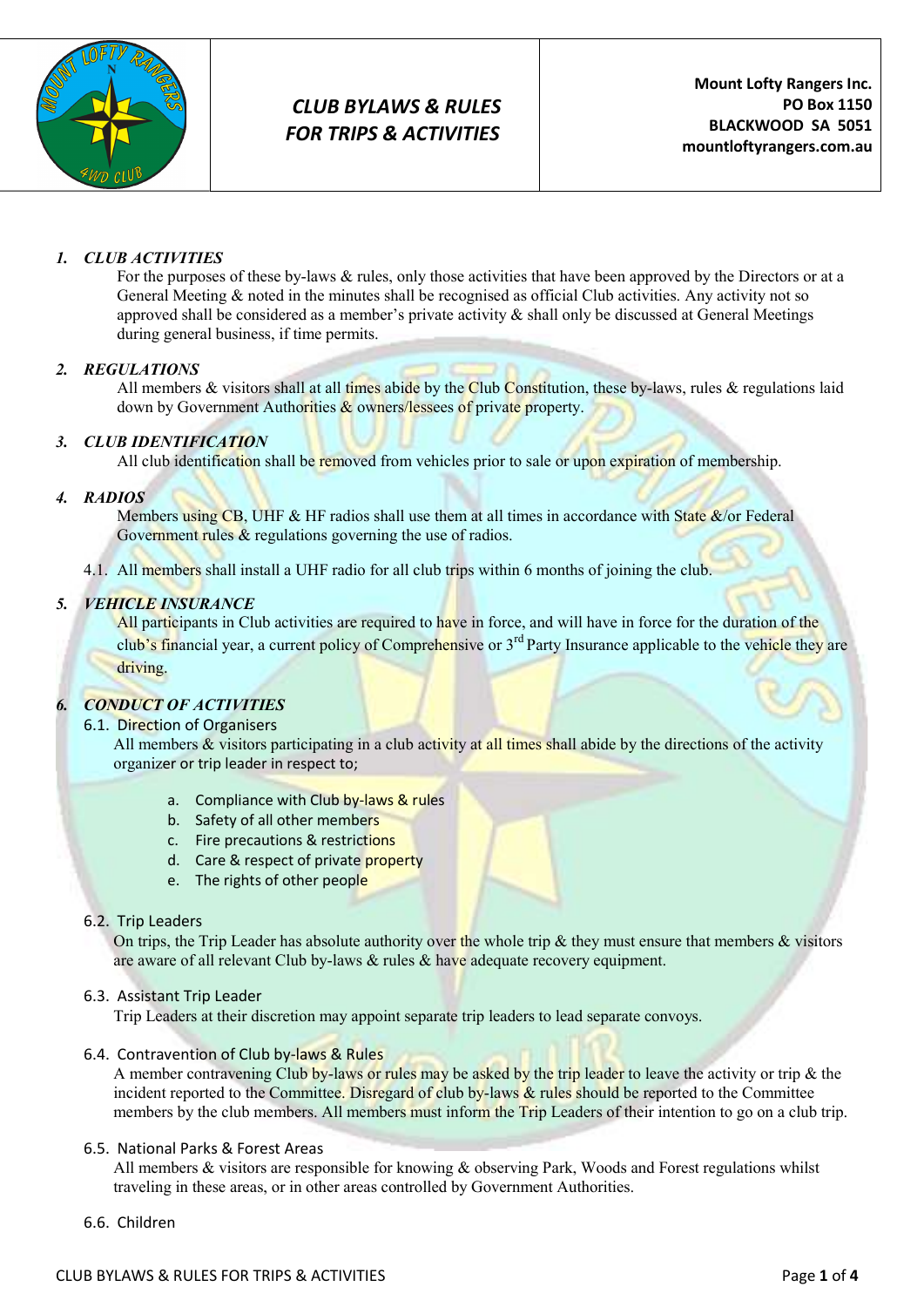

Adults must be responsible at all times for the behaviour of the children in their charge.

#### 6.7. Prospective Members

Prospective members & visitors are allowed on Club activities at the discretion of the activity organiser but not to the exclusion of club members.

#### 6.8. Non-Financial Members

Persons previously on the club committee but who are currently not financial, or other persons, who are not financial, are not allowed to take part in club activities with out prior Committee approval.

#### 6.9. Numbers of vehicles

The number of vehicles on a Club activity shall be determined by the trip leader but also may be subject to requirements of outside authorities. As a general rule the number of vehicles in a convoy shall not exceed 15 as the sight  $\&$  inconvenience to other members of the public must be considered.

#### 6.10. Dogs

On trips where dogs are permitted, they must be kept under control at all times, preferably on a lead.

#### 6.11. Motorcycles

Motorcycles are not permitted on Club trips except with the express permission of the trip leader.

#### 6.12. Firearms

Guns & rifles must not be visible inside vehicles  $\&$  should only be removed in cases of emergency, or with the express permission of the trip leader.

## 6.13. Intoxicating Liquor

Excessive consumption of intoxicating liquor on club activities is discouraged.

#### 6.14. Off Tracks

Vehicles are to stay on existing roads  $\&$  tracks except in areas where permission has been granted to move away from existing vehicle corridors.

#### 6.15. Flora & Fauna

Live branches are not to be broken from trees or shrubs. No member shall use a tree as an anchor for winching without providing adequate protection around the tree from slings or cables. Trip members must not disturb birds, animals & their habitat.

#### 6.16. Gates

All gates must be left as they were found.

## 6.17. Camping

Campsites must not be within 500m of any artificial constructed watering points. Campsite adjacent to large natural watering points must be sited so that stock & wildlife are not prevented from gaining access to water. Campsite must be at least 1km away from any station homestead, shearing shed, outstation or other improvement unless prior approval of the land manager. Previous campsites should be used wherever possible. Care must be taken to minimize damage to vegetation etc at campsites & making of unnecessary vehicle tracks is to be avoided.

#### 6.18. Water

Minimal water only is to be taken from any watering point. Members are not to swim or bathe in tanks or dams without permission from the land manager. If water is required for washing it is to be bucketed out. Soaps & detergents etc are not to be introduced into tanks, dams, rivers or natural watering points.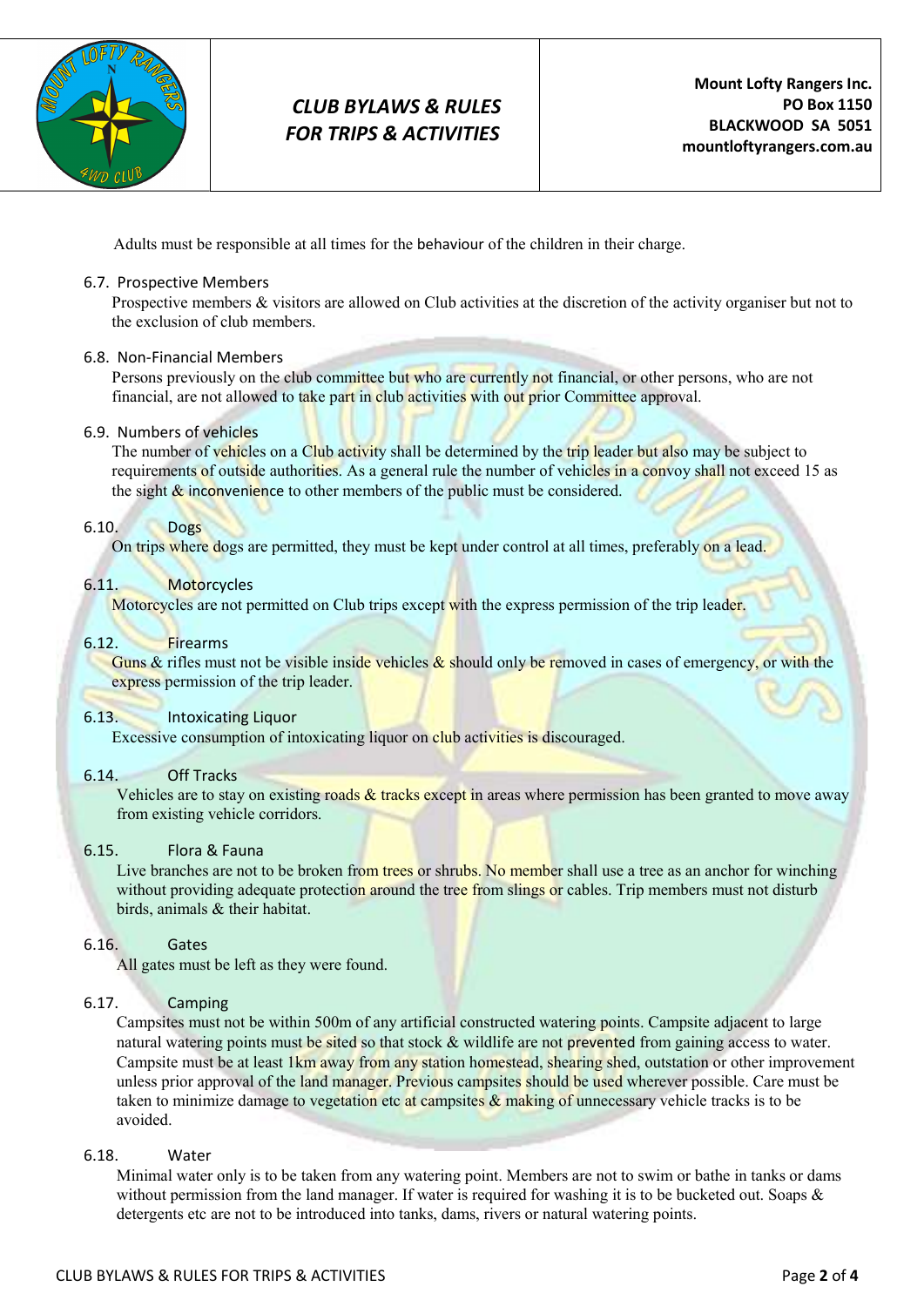

## 6.19. Litter

No litter or rubbish is to be thrown from vehicles. At all stops, members shall ensure that no rubbish is left at the site. All non-burnable rubbish is to be carried out and disposed of in approved receptacles or areas. Burnable rubbish may be burnt at campsites provided all other members are considered, correct precautions are taken and there are no fire bans in place. Non-combustibles are to be removed from ashes.

## 6.20. Historical Sites

All sites of historical significance are to be left undisturbed  $\&$  artefacts are not to be removed off site.

## 6.21. Toilets

When using bush toilets ensure an adequate, deep hole is dug and covered properly before leaving the campsite. Do not allow paper  $&$  tissue to blow around the area.

## 6.22. Mobile Generators.

The use of generators must be kept to a minimum and not used after 8.00pm or before 7.00am without the permission from everyone within the vicinity. At all times other travellers must be considered when using generators. Members must ensure as far as possible that generators are permitted in NPWS areas prior to departures or obtain permission from rangers at the site.

#### 6.23. Fires

Fire bans must be complied with at all times. Normally one campfire should be adequate and the trip leader is responsible for its location. The trip leader may approve other small cooking fires. At sites where adequate supply of dead wood on the ground is not available (especially National Parks etc) or during potential fire danger period's members are encouraged to use gas or other means for cooking. All fires must be extinguished before the site is vacated, ashes disposed of, and where practical, no signs of the fire should be left at the site

## 6.24. Spares

Vehicles must carry enough spare to be reasonably self-sufficient in the event of breakdown. Spares for similar type vehicles can be shared amongst those on the trip. The specific spares would depend on the type of trip & location and agreement between participants.

## 6.25. Grievances

Any grievance arising from any club activity must be made as soon as possible (preferably in writing) to the organisers of that activity or Directors so that any problems can be resolved promptly.

## 6.26. Convoy Procedure

- a. Regulations All drivers shall observe all regulations at all times.
- b. Departure Warning The trip leader shall give a 5-minute warning before departing.
- c. Briefing Prior to departure each day all drivers are to assemble a central point for the trip leader's briefing on the next stage of the trip.
- d. Travel All members of the convoy are to follow the trip leader & not stray from route
- e. Track Widening Drivers are not to widen existing tracks by driving around obstacles such as broken branches, large holes, rocks etc but should endeavour to do minor track maintenance to allow vehicles to remain on the track, i.e. remove branches, fill holes etc
- f. Convoys Vehicles should stay in convoy position unless a change is authorised
- g. Distances members should keep a safe distance from the vehicle in front, particularly in hilly country or if brakes are wet after a water crossing. On main roads leave adequate space between vehicles to enable other vehicles to overtake safely.
- h. Driver Responsibility Each driver is responsible for the vehicle behind. Keep the following vehicle in contact at all times. In conditions where visibility is poor switch on lights & check regularly that following vehicle is in sight. Contact by radio if possible.